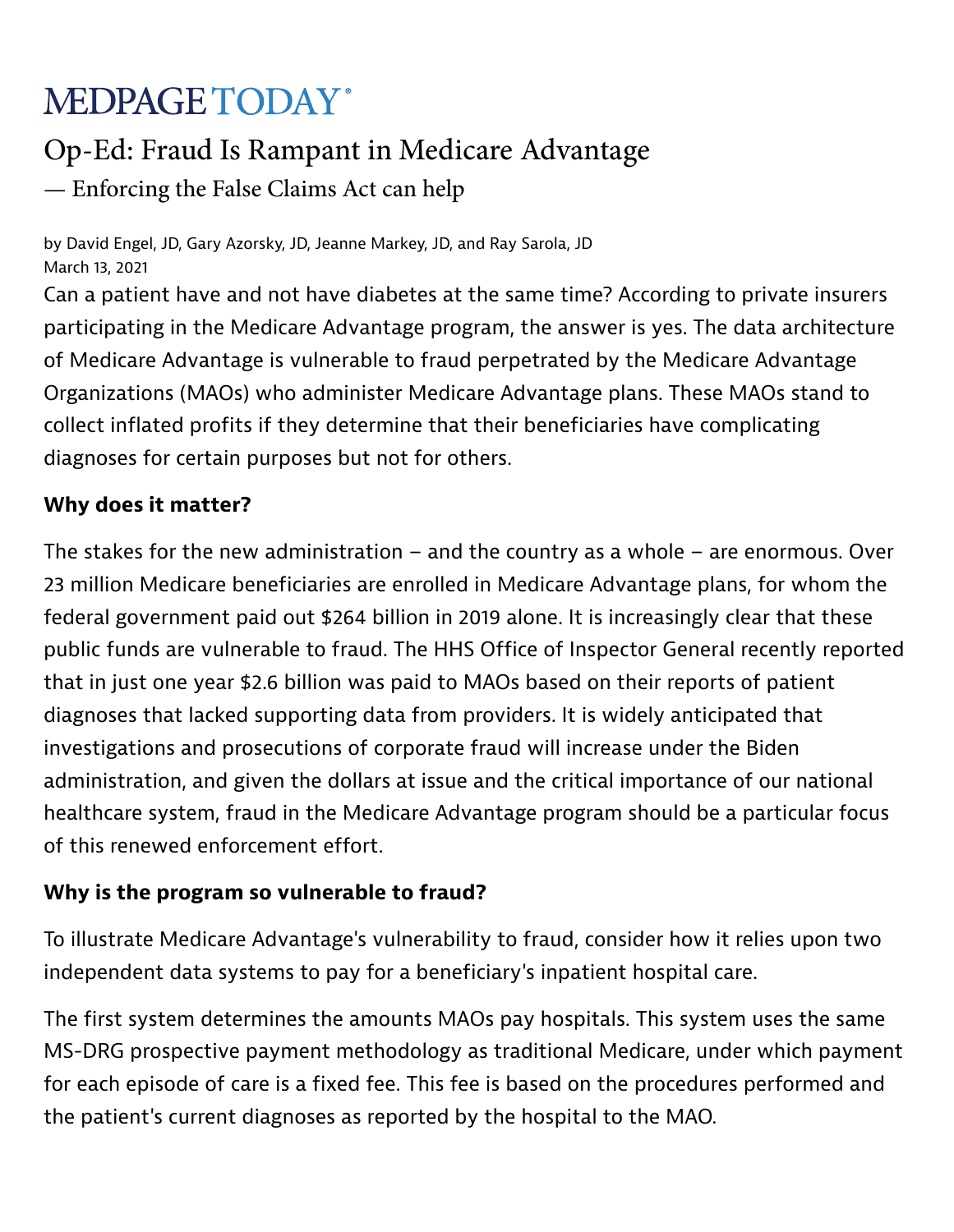The second system determines the capitated amount the government pays the MAO for insuring all of a beneficiary's covered care during the relevant period. The government estimates the cost of this care by calculating a Risk Adjustment Factor (RAF) for each beneficiary. The RAF is based on information regarding each beneficiary's demographic information and current diagnoses as reported to the government by the patient's MAO. The higher the RAF, the greater the payment the MAO will receive for that beneficiary.

In the first system, the data flow is between the hospital and the MAO. In the second, it is between the MAO and the government. The problem arises because the government does not have real-time access to hospital claims data in the first system, and hospitals do not have access to the MAO's reports to the government in the second system.

Our diabetes example demonstrates the consequences of this lack of integration and transparency, particularly in the context of secondary diagnoses. For instance, suppose that a Medicare Advantage member with type 2 diabetes is admitted for surgery, and the hospital later codes this secondary diagnosis on its bill to the MAO. This diagnosis may move the episode of care into a more heavily weighted DRG, which can increase by thousands of dollars the amount the MAO must pay the hospital. These increased payments incentivize MAOs to challenge the propriety of such secondary diagnoses by contending that they are inactive conditions or otherwise irrelevant to the episode of care. Some MAOs have initiated programs to routinely delete certain diagnoses in order to downgrade DRGs and reduce payments to hospitals.

Whether a patient has type 2 diabetes is also an important datum in the Medicare Advantage risk adjustment system. A beneficiary with a current diabetes diagnosis will receive a higher RAF score, and the government will pay the MAO more to insure that beneficiary. While the MAO has an incentive to delete this secondary diagnosis to reduce its payment to the hospital, it can increase its own payments from the government by including this diagnosis in the risk adjustment reports it transmits to the government. If the MAO does not synchronize its provider payment determinations with its risk adjustment reports, our patient will both have and not have diabetes at once. The MAO will improperly profit by being paid to insure a diabetic patient while not paying a hospital to care for one.

#### How can we prevent this fraud?